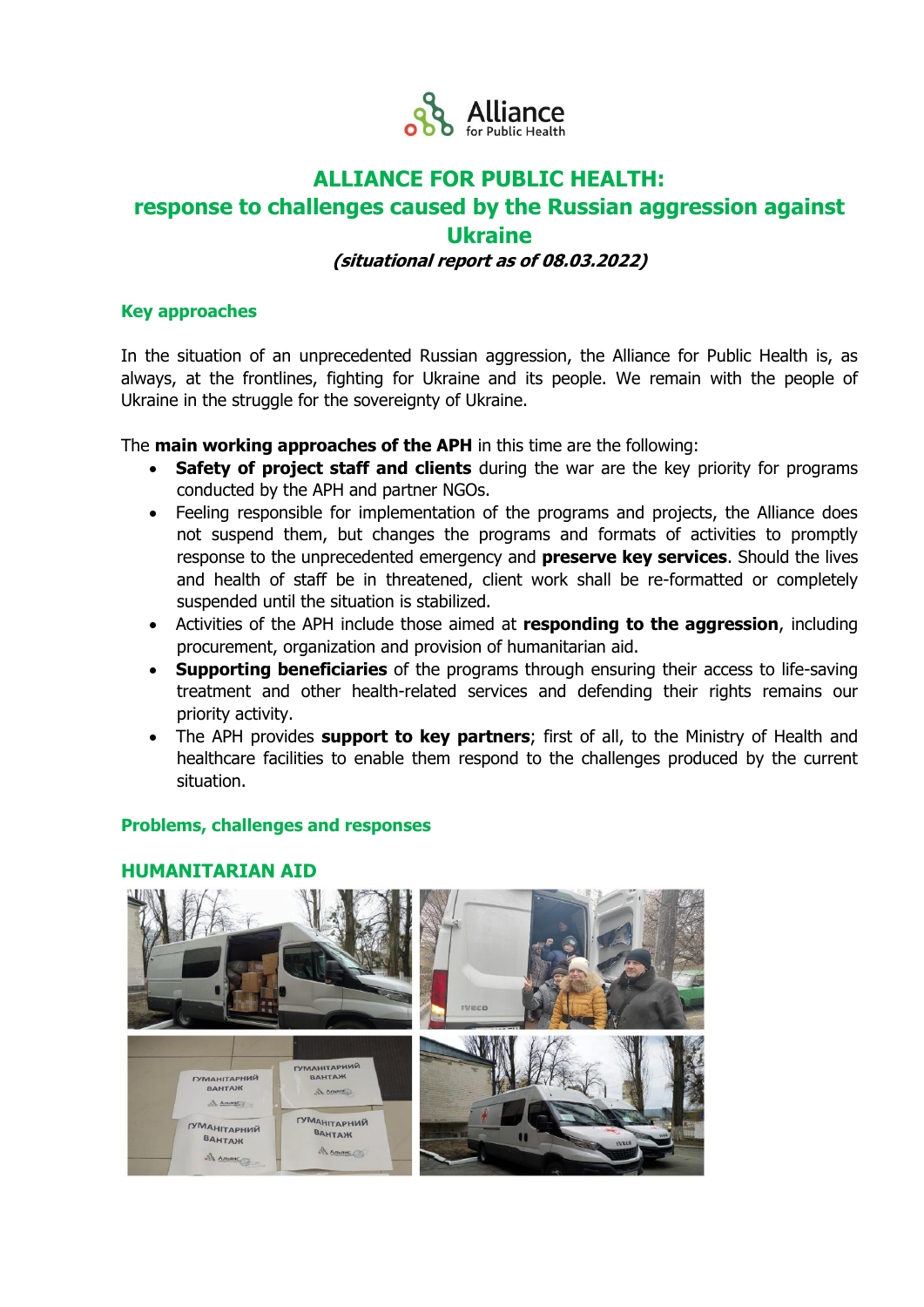The APH has decided to provide its mobile ambulatories for humanitarian needs, incl. evacuation of vulnerable populations, women and children, and delivery of foods and medicines. In just one day, March 7, around 100 civilians were taken to safety from the heavily shelled town of Irpin! Mobile ambulatories continue their work every day!

## **INNOVATIVE APPROACHES**



A new service, #HELPnow, helps people in accessing ART, treatment of TB, hepatitis, and OAT.

Presently, #HELPnow service provides the following types of support:

- Support and coordination for accessing ART, opioid agonist treatment (OAT), TB and hepatitis treatment
- Support and coordination of accessing psychological aid
- Support of online access to lost prescriptions for HIV treatment

In the first week, 100 requests were received:

- 49 came from Ukraine
- 51 came from abroad (Moldova, Poland, Germany, Slovakia, etc.)

The requests concerned mostly:

- $\bullet$  HIV/ART  $-53$  (33 from abroad, 20 from Ukraine)
- $\bullet$  OAT  $-$  40 (13 from abroad, 27 from Ukraine)
- Other (TB, hepatitis)  $-8$  (5 from abroad, 3 from Ukraine)

APH personnel track every case. Number of closed cases (help provided by us or our partners): 44

## **HIV**

## **Activities supported by the current grant of the Global Fund**

All NGOs implementing GF-funded projects operated based on the current situation in the specific region. To ensure safety of personnel, working hours have been shortened. Service provision is currently suspended in Kharkiv, Sumy, Mariupol, and Sievierodonetsk. From 24.02.2022 to 07.03.2022, the total of **993** clients (incl. 736 PWID, 84 SWs, and 93 MSM) in **12** regions of Ukraine were reached with various services.

To ensure continuity of services provision for project clients displaced to other regions of Ukraine, we have arranged referring such clients to local organizations that have focal points from among service providers who consult them on relevant services, addresses of services provision, etc.

Our partner organizations adapt their activities to the situation of warfare. CF "Avante" (Lviv) has organized a temporary IDP reception point at their office; CF «Mangust" (Kherson) keeps providing ART to clients using its mobile ambulatory; CF "Our Future" (RIvne) donated 1000 medical masks and 50 litres of disinfectants to the Armed Forces of Ukraine; CF "New Family" (Chernivtsi) started working at the IDP center where they screen people to identify those from at-risk populations to reach them with prevention services, and provide psychological aid.

#### **Stories from our beneficiaries**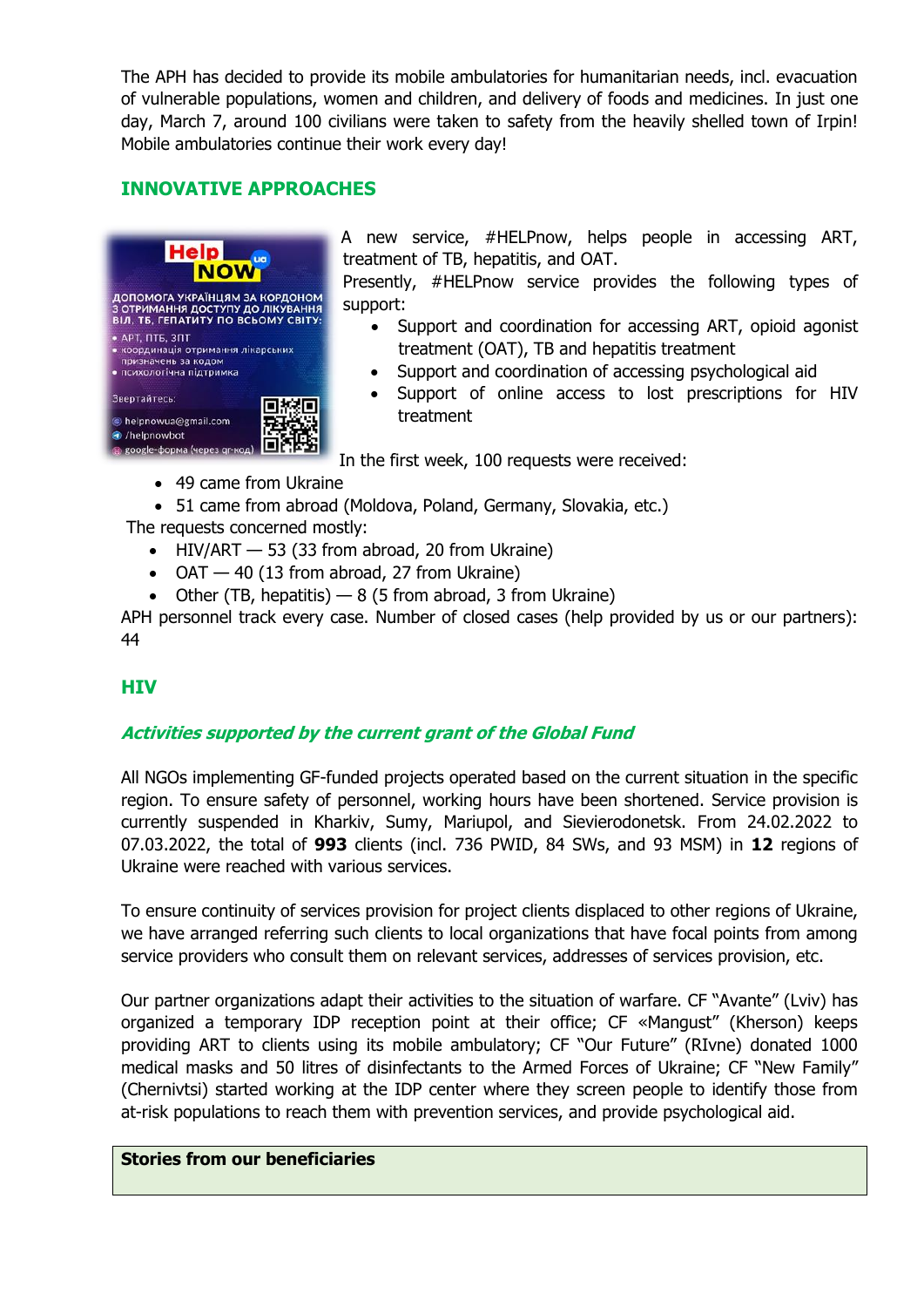NGO "Synergy of Souls" (Dnipro) has a well-established algorithm for sending women with children from risk populations to Lviv and abroad. A pregnant PLWH from Dnipro, a mother of two, who is a client of the OAT program, has been sent to Lviv. She was given the OAT drug and escorted by a social worker.

Svitlana is one of sex workers who receive services from **ICF "Convictus"**. They have known her there for eight years already. On the fifth day of the war, the woman had to leave Kyiv and take an evacuation train to the Western Ukraine. There she accidently met a social worker of "Convictus" who provided her with advice and consultation, and helped her to find an accommodation — everything was done in just one day. Svitlana was linked to a local NGO, but she does not have plans to stay for long and pursue sex work yet… She only hopes to return home as soon as possible…

#### **CDC-supported activities**

In most of the regions, the projects continue their work. In some, their working hours are shortened due to curfew.

**Testing for HIV:** From 24.02 to 07.03.2022, the three CDC-supported projects tested **722** clients, **32** of whom proved HIV-positive.

OSF project continues operations depending on the situation in the regions:

 The services are provided to full extent in **Kyiv, Poltava, Odesa, Dnipropetrovsk and Cherkasy oblasts.**



*Photo: delivering ART drugs to a patient, Odesa*

- In **Zaporizhzhia and Kirovohrad** oblasts, the services are partially provided.
- **Mykolaiv oblast** the services are not provided, the personnel hides in air-raid shelters.
- In **Odesa** oblast, some of the sites have been turned into humanitarian centers.
- In **Kyiv** oblast, additional services are provided (information about receiving ART in other regions of Ukraine and abroad (if a person leaves the country), consultations with doctors, consultations and support in evacuation, psychological support, consultations on activities in critical situations, issuing food certificates and food itself).

#### **USAID-supported HealthLink project**

The activities vary depending on the region: in the cities located in the war zone, project activities have been suspended. E.g., the office in Chernihiv does not work; in Mykolaiv oblast, virtually no testing is conducted, and doctors work help wounded at hospitals, though in quieter places (Yuzhnoukrainsk, Bratske, Novyi Buh) the work goes on as before, and the same goes for Dnipro, Zaporizhzhia, Odesa, Poltava and Kropyvnytskyi. The realities of the martial law influence the situation: demand for testing has dropped drastically, the office in Dnipro receives a lot of IDPs who need ART, there are many IDPs in



*Photo: Testing at CO 'Synergy of*  Poltava as well and project personnel tries to help them. Whenever Souls' (Dnipro), March 2022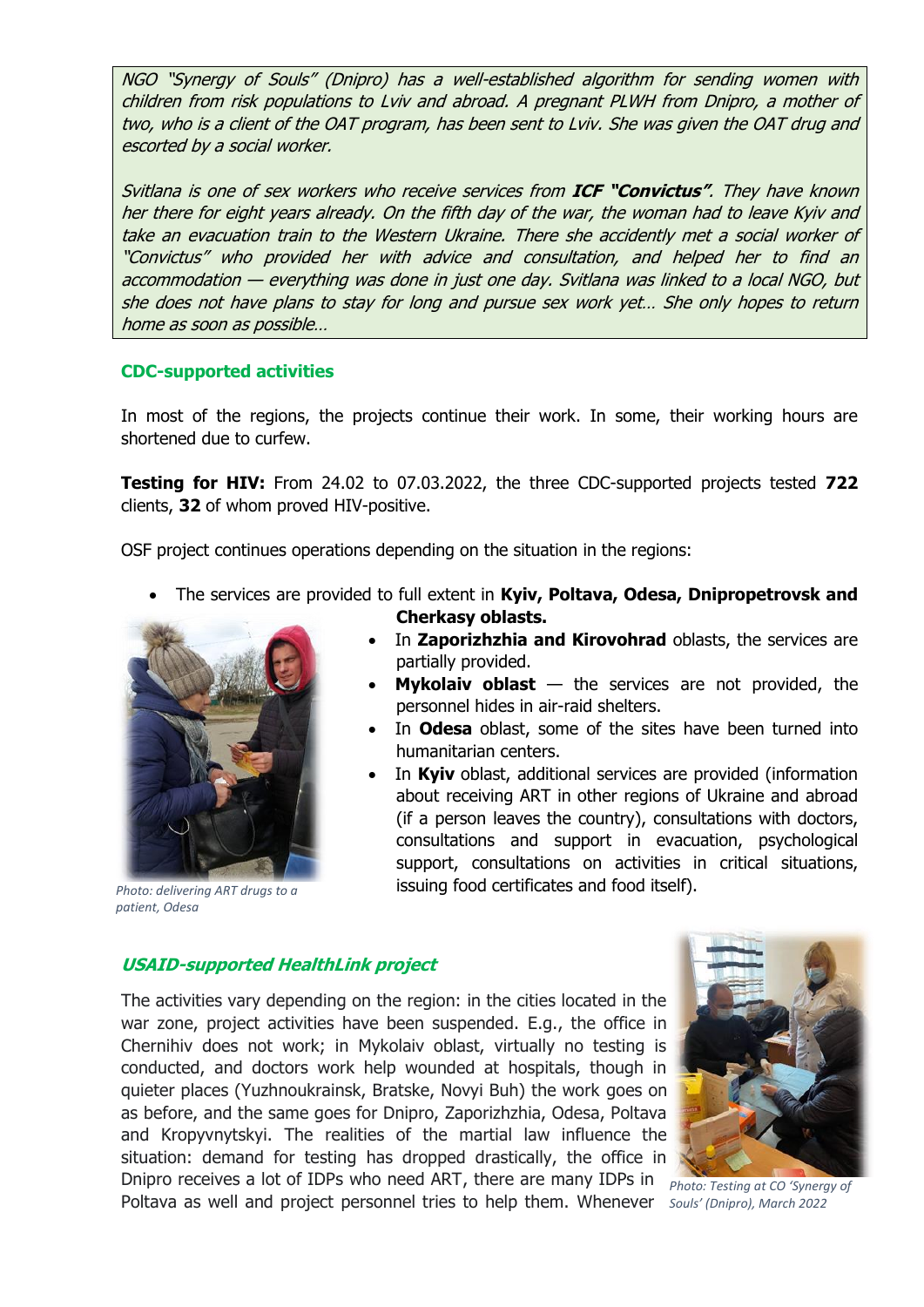possible, partner NGOs support the Army and Territorial Defence Force (TDF). E.g., NGO "Alternativa" donated alcohol wipes, gloves, disinfectants and syringes to the volunteer center of Odesa city and Odesa oblast.

The situation in Kherson oblast is difficult: the project is active, but it is running out of test kits and ART drugs; moving around the oblast is dangerous. The phone connection is very poor. In Kyiv oblast, it is impossible to transport goods; connection with some hospitals (in Irpin) is lost. In Fastiv, servicemen have been tested. There is no connection with Mariupol.

**MSM project** are focusing on protecting and helping members of the community. In Kyiv and Dnipro, the offices work as shelters supporting the community. In Zaporizhzhia, they also support the community (financial aid, information about shelters, offers to help).

## **OPIOID AGONIST THERAPY**

One of the key lines of activities of the APH is joint (with public institutions, community-based organizations and patient organizations) coordination of efforts to ensure preserving patients' access to OAT.

## **General situation:**

- The MoH of Ukraine promptly issued orders to provide 15-day (and then 30-day) supply of the drugs to clients.
- A lot of clients, including those from occupied cities, were able to receive the drugs for maximum possible periods (depending on the stocks available at the time).
- The PHC of the MoH, together with partners, quickly collected information about the stocks and needs of all regions of Ukraine. The PHC of the MoH, '100% Life' and the APH have all taken part in emergency procurement of drugs in Odesa to deliver them to the sites as soon as possible and thus ensure uninterrupted treatment, including for IDPs and patients of private clinics.

**All OAT projects of the APH carry on their activities:** multidisciplinary aid to patients (humanitarian, social, psychological, physical escort/transportation of patients and medics wherever possible).

- **Coordination and prompt dealing with problems of patients** and health workers through the **National hot line for drug dependence and OAT.**
- **APH supports and informs** all PHC's activities (such as collection of information about demand for/stocks of drugs, etc.) through its communication channels in the regions
- APH case managers help patients leaving for other regions and abroad with **completing/obtaining documents** (to receive drugs, documents required for leaving, etc.)
- **Cooperation with international partners** informing patients about receiving OAT abroad and providing maximum support to those who depart.
- It is planned to **deploy mobile ambulatories for providing OAT** in Dnipro and Kryvyi Rih.

## **Problems:**

- Patients have no or very limited access to the drugs on the occupied territories (Mariupol, Kherson, Nova Kakhovka).
- The drugs are out of stock in Kharkiv, the PHC is dealing with it.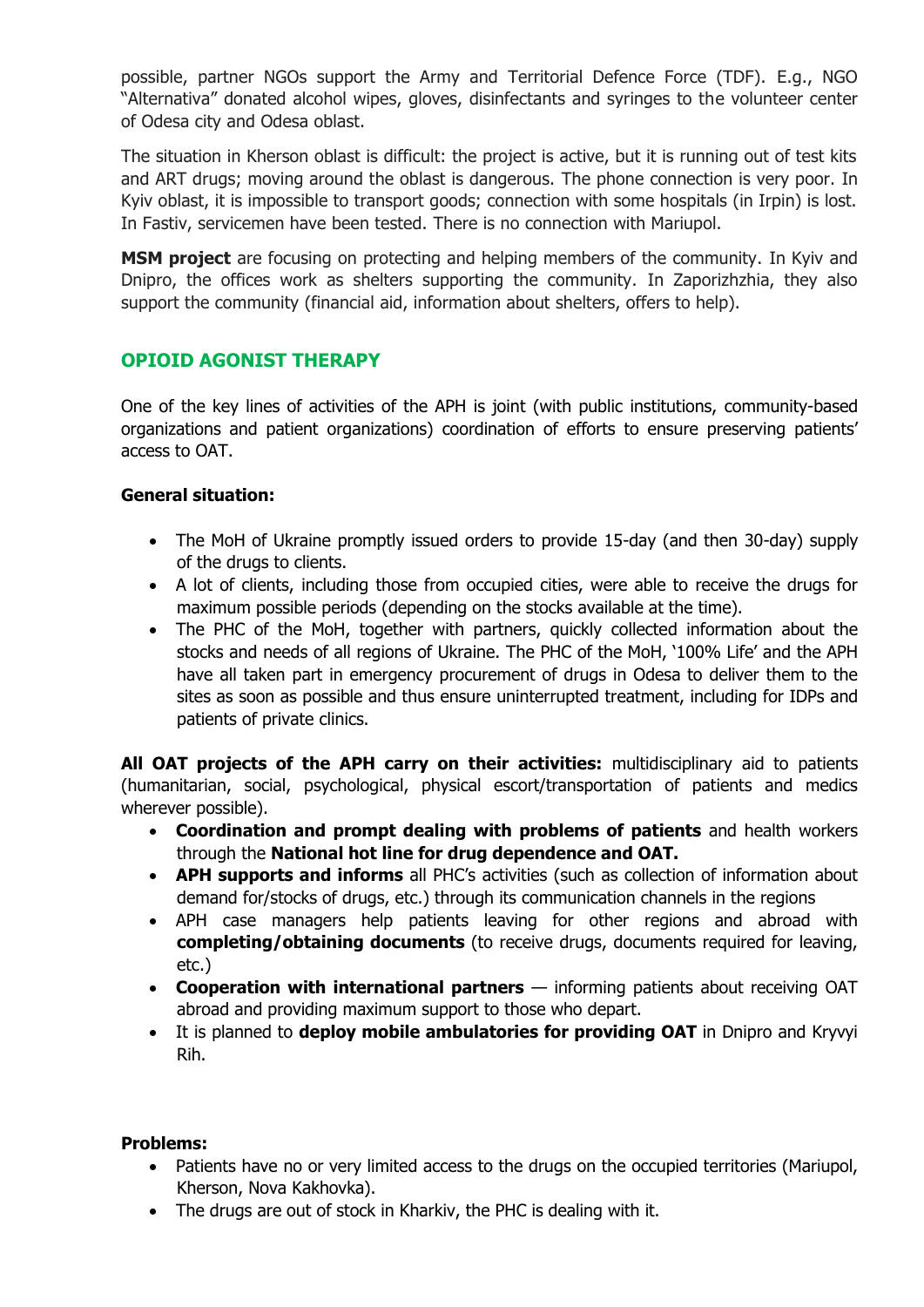**Success story.** A drug therapist from Kyiv called the hotline on drug dependence and OAT and explained that the OAT site cannot start operation because health workers cannot come to work because of problems with transportation. Operation of the site was restored thanks to pro-active attitude of the hotline consultant who transported health workers and some of the patients using his own car. But the problem required a systemic solution, and that is why hotline staff turned to the APH for help. After a discussion, it was established that CFO "Convictus Ukraine" could provide vehicles and organize transportation for health workers. Thanks to our colleagues, the site worked, and transportation was conducted through a 'green corridor' to ensure maximum possible safety of the health workers. As the results, patients could receive the life-saving treatment.

#### **TUBERCULOSIS**

As a part of **active TB case finding in people in difficult life circumstances receiving social services at social care services/facilities,** information about actual humanitarian needs of project clients has been collected, and procurement of the necessary goods is being arranged. The aid targets clients with children coming to social services seeking help.



The city of Kherson and other rayons of the oblast involved in the project are now sieged/occupied, so it is currently impossible to send aid there. The same situation is in Mariupol. Humanitarian aid for Kharkiv (UAH 207 thousand), Dobropillia (UAH 50 thousand), Kramatorsk (UAH 20 thousand, baby food), Luhansk oblast (UAH 220 thousand) has been procured and is being delivered.

Services of **daily observed treatment of patients with TB/DR-TB and comprehensive psychosocial help to patients** are still provided depending

*Photo: Field work. NGO 'Life+', Odesa*

on the specific situation in each region. **Common problems:** mass discharge of patients from inpatient facilities, loss of

contact with many clients, in future — possibly many cases of loss to observation and interrupted treatment. In many regions, movement in the oblast is restricted. For example, in Zakarpattia and Lviv oblasts, despite the flow of IDP, operations do not stop. In Volyn oblast, delivery of TB medications is possible only near Lutsk, while in Donetsk oblast operations near Kramatorsk have been uninterrupted, but connection with Mariupol and Volnovakha has been lost. In Odesa oblast, field work goes on despite air-raid warnings to ensure uninterrupted treatment and support of TB patients (the organization in charge is NGO 'Life+'). There is virtually no contact with the partner organization in Mykolaiv (Mykolaiv Oblast Organization of the Ukrainian Red Cross, OO URC). It is difficult to reach bed-bound patients in Kyiv oblast (Brovary, Uzyn).



The photo shows the line of people, including MHPSS-TB project clients, receiving food and medicines at Kherson OO URC. People of Kherson rejected humanitarian aid from invaders, even though the situation with food is very difficult in the city. The project provides reasonable aid.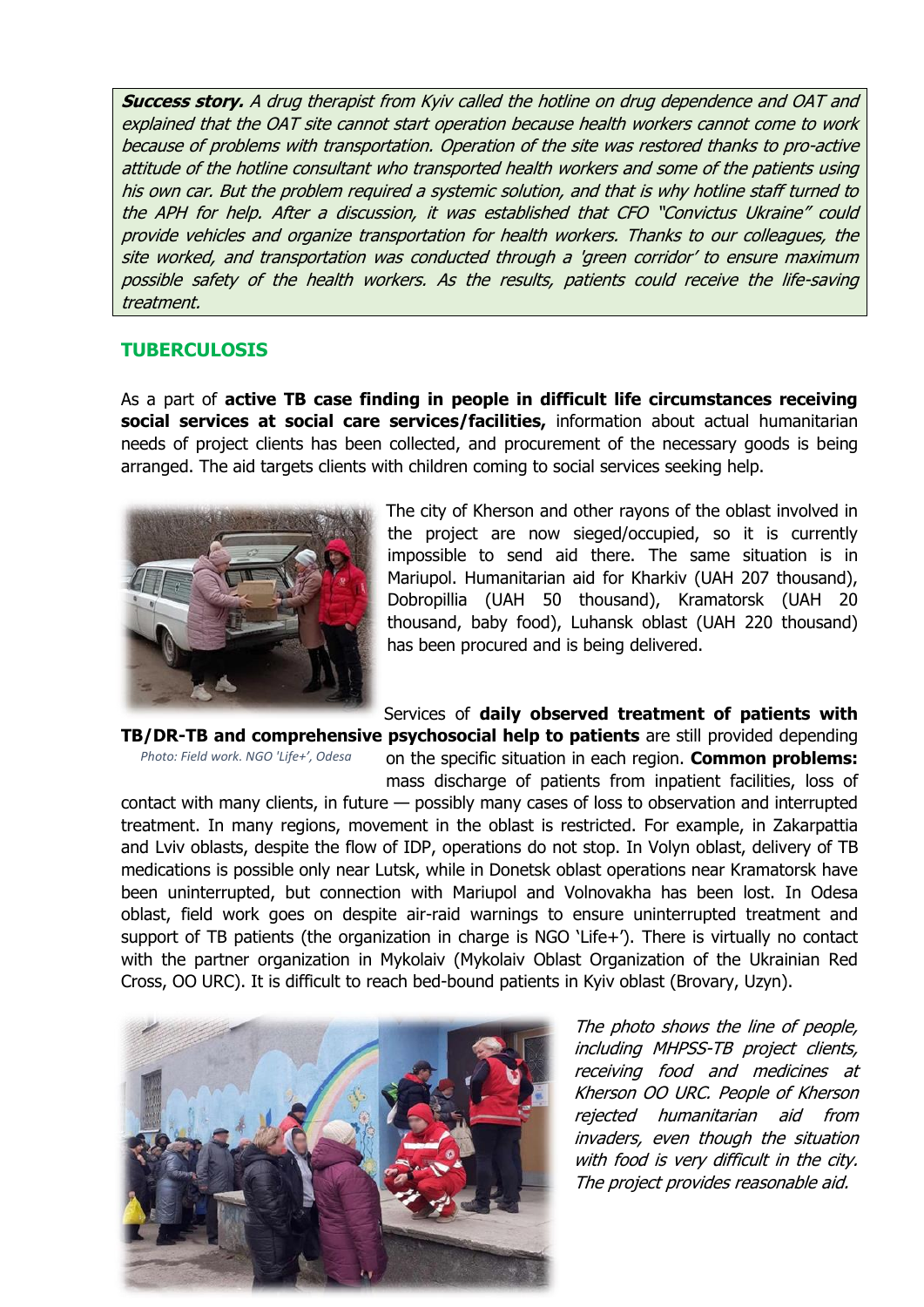## **VIRAL HEPATITIS C**

In most regions, DAA treatment of patients is threatened. In particular, there are no medications in Zhytomyr, Slovyansk, Lviv, Kryvyi Rih, Khmelnytskyi, in Kyiv oblast, at the Epidemiology and Infectious Disease Institute. Kyiv Oblast Dermatovenerologic Dispensary that used to provide the treatment for patients in Kyiv oblast, has stopped this activity and transferred all the drugs to Kyiv City Clinical Hospital no. 5. Access to drugs in Rivne, Kyiv, Dnipro, Odesa and Kropyvnytskyi is limited. In Zaporizhzhia and Cherkasy, everything is as usual; they initiated HCV treatment of four new patients in the period from February 24 to March 1. No information on Mariupol, Mykolaiv has been available since 4 March 2022. Kherson started working in warzone conditions. Even in those few areas where the medication is accessible, patients struggle getting to hospitals because of checkpoints, lack of fuel or transport. Healthcare facilities as well as private laboratories have stopped routine HCV diagnosing. In Chernihiv oblast, on the  $3<sup>rd</sup>$  of March, social workers issued drugs risking their lives during shelling and air raids. As of February 24, there were almost 200 HIV/HCV and TB/HCV co-infected patients admitted at the end of 2021 and in January and February of 2022. Social workers of local NGOs, even those staying abroad with their children, do not leave their clients and provide remote psychological aid and support to patients receiving treatment, they track daily administration of drugs and inform them about prevention of HCV re-infection, and keep encouraging HCFs to issue medicines for the whole period of treatment.

## **ADVOCACY**

Regional consultants from among women who use drugs focus on ensuring access of WWUD to OAT and ART; they provide counseling to those who move from unsafe locations to safe ones, and disseminate information for WWUD community on the latest changes in terms and conditions of provision of harm reduction services (CO 'VONA' with the support from the APH).

In the first days of the Russian aggression, Andriy Klepikov, executive director of the APH and Alternate Member of Board of the Global Fund, addressed more than 200 donors and stakeholders of the GF with an urgent request for action. He has contacted leadership of the GF and more than 30 donors and stakeholders. The next step was joint address of three delegations of the Board of the GF — Communities, NGOs of developing countries and NGOs of developed countries. Moreover, on the  $7<sup>th</sup>$  of March, the Board of the GF approved a decision to finance a special emergency fund with USD 30 million. Around USD 15 million from that amount is intended to use to help Ukraine. Presently, urgent preparation of an application for this amount is ongoing.

#### **INFORMATION**

Up-to-date information will be posted on the Facebook page of the APH [\(AlliancePublicHealth](https://www.facebook.com/AlliancePublicHealth)) with hashtag #ЗавждиНаПередовій / #AlwaysOnTheFrontline

## **ICF "Alliance for Public Health"**

Contact: Myroslava Andruschenko <sup>е</sup>-mail: [andrushchenko@aph.org.ua](mailto:andrushchenko@aph.org.ua)